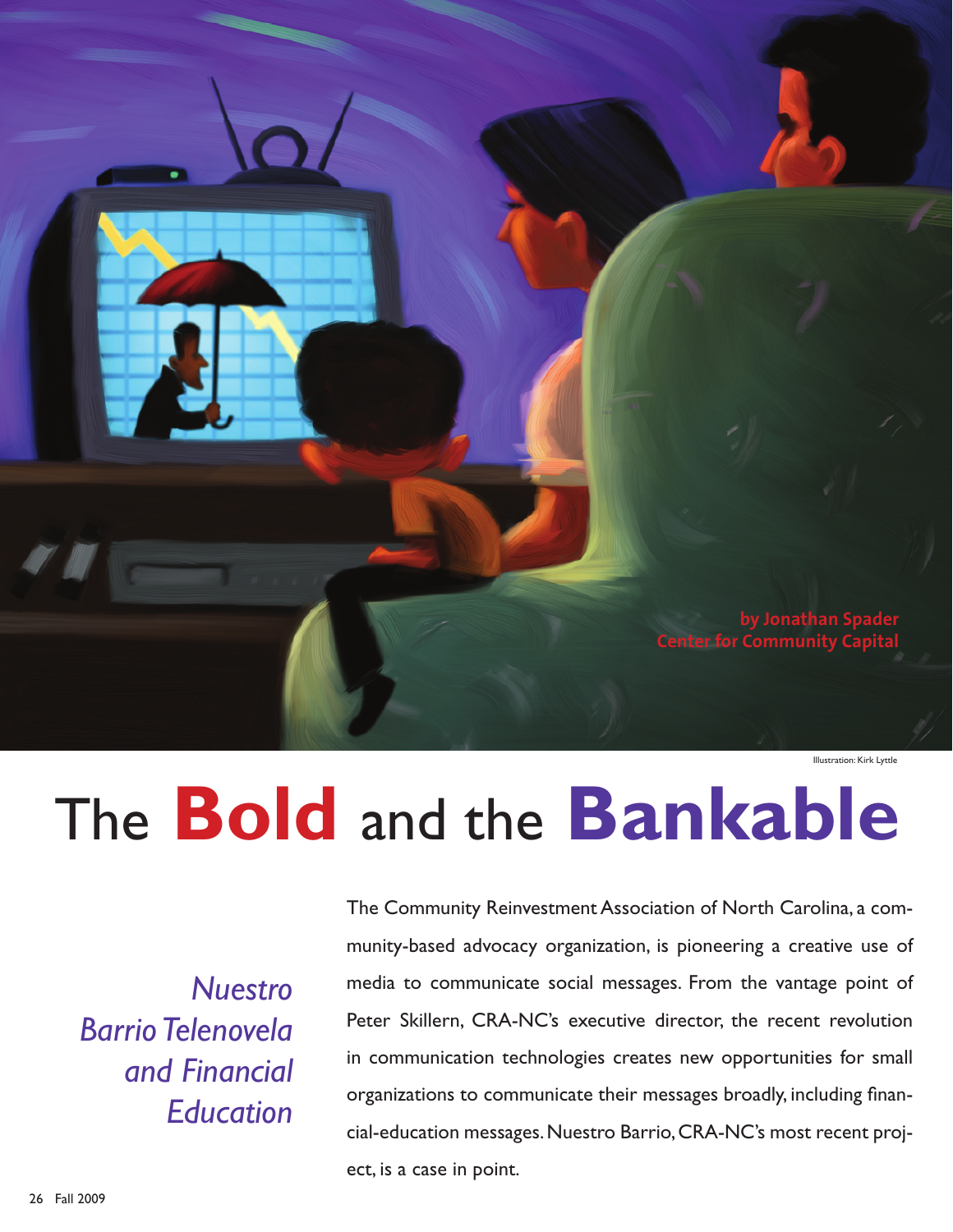## **The Nuestro Barrio telenovela, a 13-episode soap opera targeted to Latino immigrants, first aired on the WB network in North Carolina, making it the first Spanish-language show to air on an English network in the United States.**

The Nuestro Barrio telenovela, a 13-episode soap opera targeted to Latino immigrants, first aired on the WB network in North Carolina, making it the first Spanishlanguage show to air on an English network in the United States. It has since been broadcast on both nonprofit and for-profit channels in major markets nationwide. What is unique about Nuestro Barrio is not only that it was written and produced by CRA-NC (and not Univision or Telemundo), but also that it contains financial literacy content designed to educate Latino immigrants about financial services.

The episodes contained in the first season collectively cover many of the topics addressed in financial education and homeownership counseling courses. Unlike a course, however, the material is integrated into the storyline of the show's characters. For instance, one episode reveals a dark secret and hidden conflict between the two elder statesmen of the community. When one's restaurant is then burned to the ground, the other is the natural suspect, and the drama remains intense right up to the cliff-hanger ending. In the process, viewers also witness the businessman's foresight in having insurance coverage, which allows him to rebuild.

A plotline in a separate episode follows Javier, a younger member of the community, as he works to purchase a car and attract dates. The episode first follows Javier's interactions with a used car salesman of questionable intentions. After Javier purchases the vehicle, a robbery at his apartment eliminates his remaining savings. Relying on his friends for help, he is led to the bank to open savings and checking accounts and is forced to more closely examine the terms of his car loan.

#### **A Tailored Approach to Financial Education**

Discussions of Latino immigrants and financial literacy have long recognized the need for tailored content and materials. Although the translation of materials into Spanish and other languages represents a necessary first step, the specific curricular needs of Latino immigrants must also be addressed. Remittance transfers, documentation requirements, and more general information on the landscape of U.S. financial institutions must be included in any targeted program.

A conversation with Nuestro Barrio's creators reveals that the educational content is carefully developed with those specific needs in mind. However, the educational content is only one component of Nuestro Barrio's educational model. Nuestro Barrio's educational value depends just as much on its entertainment value and ability to attract viewers as on the information provided.

Put another way, success requires that Nuestro Barrio's storyline and production quality rival that of competing programming. The drama must be intense and the cliff-hangers must be heart wrenching. From the perspective of its creators, Nuestro Barrio's educational impact depends directly on its entertainment value to Latino immigrant viewers. After all, the financial content can only be absorbed by those individuals who view episodes.

Although it is difficult to calculate the precise number of Latino immigrants reached by Nuestro Barrio, early airings in North Carolina attracted approximately 6,000 viewers per episode. Focus group testing further corroborates Nuestro Barrio's ability to compete with other programming, highlighting viewers' identification with the characters.1 In the words of one viewer, "En esa telenovela se ve uno, se ven cosas que uno esta pasando ahorita o a gente que uno conoce. / In this soap opera, you can see things that are happening now or to people that one knows."

The approach has motivated the development of similar social-marketing initiatives in Mexico, Tanzania, and elsewhere around the world. Developed by public health officials seeking to communicate to at-risk populations, successful projects include formats ranging from 30-second radio spots to multiple-episode soap operas similar to Nuestro Barrio.<sup>2</sup> Given the popularity of existing telenovelas among recent Latino immigrants, Nuestro Barrio's creators gambled that this model could be transferred to financial education in the United States.

#### **Soap Opera Education**

At first glance, this way of communicating financial content appears novel. However, Nuestro Barrio's approach is rooted firmly and intentionally in an ambitious educational model based on the Transtheoretical Model of Behavioral Change (TTM theory).

Borrowed from the public health literature, TTM theory structures the process of behavioral change, asserting that individuals move through five stages as they progress toward permanent behavioral change.<sup>3</sup> Of particular interest is the theory's recognition that individuals begin in *precontemplation*, a stage in which they lack recognition of the potential benefits of a given behavior.

In relaying the stories and experiences of its characters, Nuestro Barrio seeks to confront viewers with various financial choices and outcomes. Forcing them to consider characters' experiences, Nuestro Barrio seeks to move viewers into the *contemplation* stage—in which individuals actively compare their current behavior with potential alternatives. The idea is that ultimately they will move into the *preparation*, *action*, and *maintenance* stages, in which the behavior of interest is actually modified. In this way, the elder restaurateur's unexpected fire is intended to tap the worries of self-employed viewers, confronting them with the potential value of insurance.

Dilsey Davis, Nuestro Barrio's writer, producer, and director credits her graduate studies in public health for initially exposing her to TTM theory. Combining this educational background with broad experience in acting and theater, Davis joined CRA-NC intent on using her unique abilities to further CRA-NC's advocacy through media. Following several smaller projects, she and Peter Skillern turned their attention to the financial literacy needs of North Carolina's growing Latino population—and Nuestro Barrio was born.